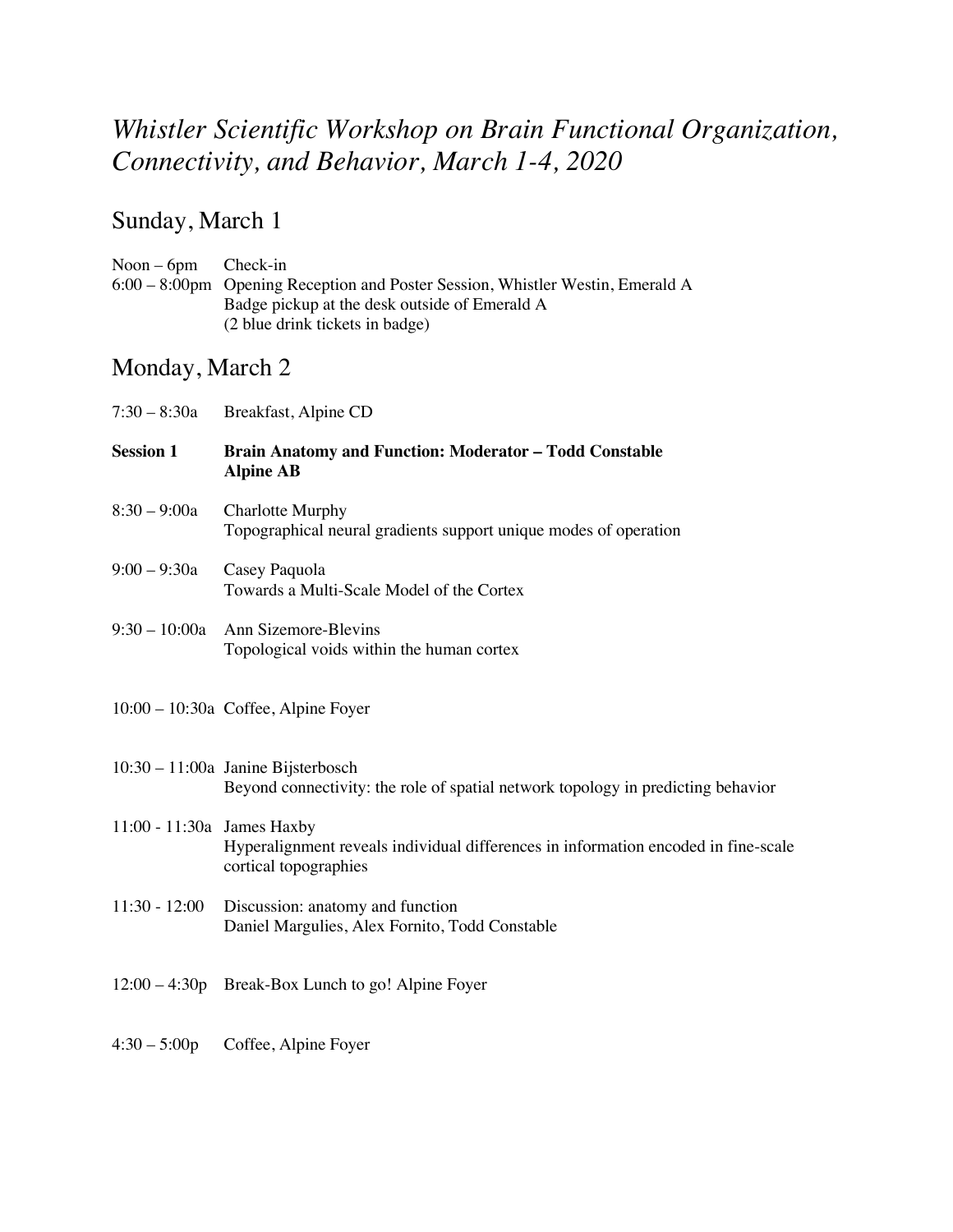| <b>Session 2</b> | Brain and Behavior: Moderator - Dave O'Connor, Daniel Kessler<br><b>Alpine AB</b>                                     |
|------------------|-----------------------------------------------------------------------------------------------------------------------|
| $5:00 - 5:30p$   | Chandra Sripada<br>When Interactions Attack: Controlling for Group x Phenotype Interactions in Predictive<br>Modeling |
| $5:30 - 6:00p$   | Abigail Greene<br>Combining data from multiple sources improves predictive modeling                                   |
|                  | 6:00 - 6:30pm Joshua Vogelstein<br>The role of the connectome in achieving artificial general intelligence            |
|                  | $6:30 - 8:00$ pm Poster reception, Hors-D'oeuvres & Wine, Emerald A<br>(2 yellow drink tickets in badge)              |

# Tuesday, March 3

| $7:30 - 8:30a$              | Breakfast, Alpine CD                                                                                               |
|-----------------------------|--------------------------------------------------------------------------------------------------------------------|
| <b>Session 3</b>            | Dynamics Across Timescales: Moderator - Evelyn Lake, Monica Rosenberg<br><b>Alpine AB</b>                          |
| $8:30 - 9:00a$              | Valerio Zerbi<br>Combining fMRI with chemo- and optogenetics in the mouse to deconstruct brain<br>network activity |
| $9:00 - 9:30a$              | Elizabeth Hillman<br>Exploring the neural basis of resting-state functional connectivity in awake mice             |
| $9:30 - 10:00a$ Evelyn Tang | The control of brain network dynamics across diverse scales of space and time                                      |
|                             | 10:00 - 10:30a Coffee, Alpine Foyer                                                                                |
|                             | 10:30 - 11:00a Javier Gonzalez-Castillo<br>Cognitive correlates of resting dynamic functional connectivity         |
| 11:00 - 11:30a Aaron Kucyi  | Electrophysiological dynamics of antagonistic brain networks                                                       |
| $11:30 - 12:00$             | Adeel Razi<br>Dynamic causal models of brain function                                                              |
|                             | 12:00 – 4:30p Break, Box lunch to Go! Alpine Foyer                                                                 |
| $4:30 - 5:00p$              | Coffee, Alpine Foyer                                                                                               |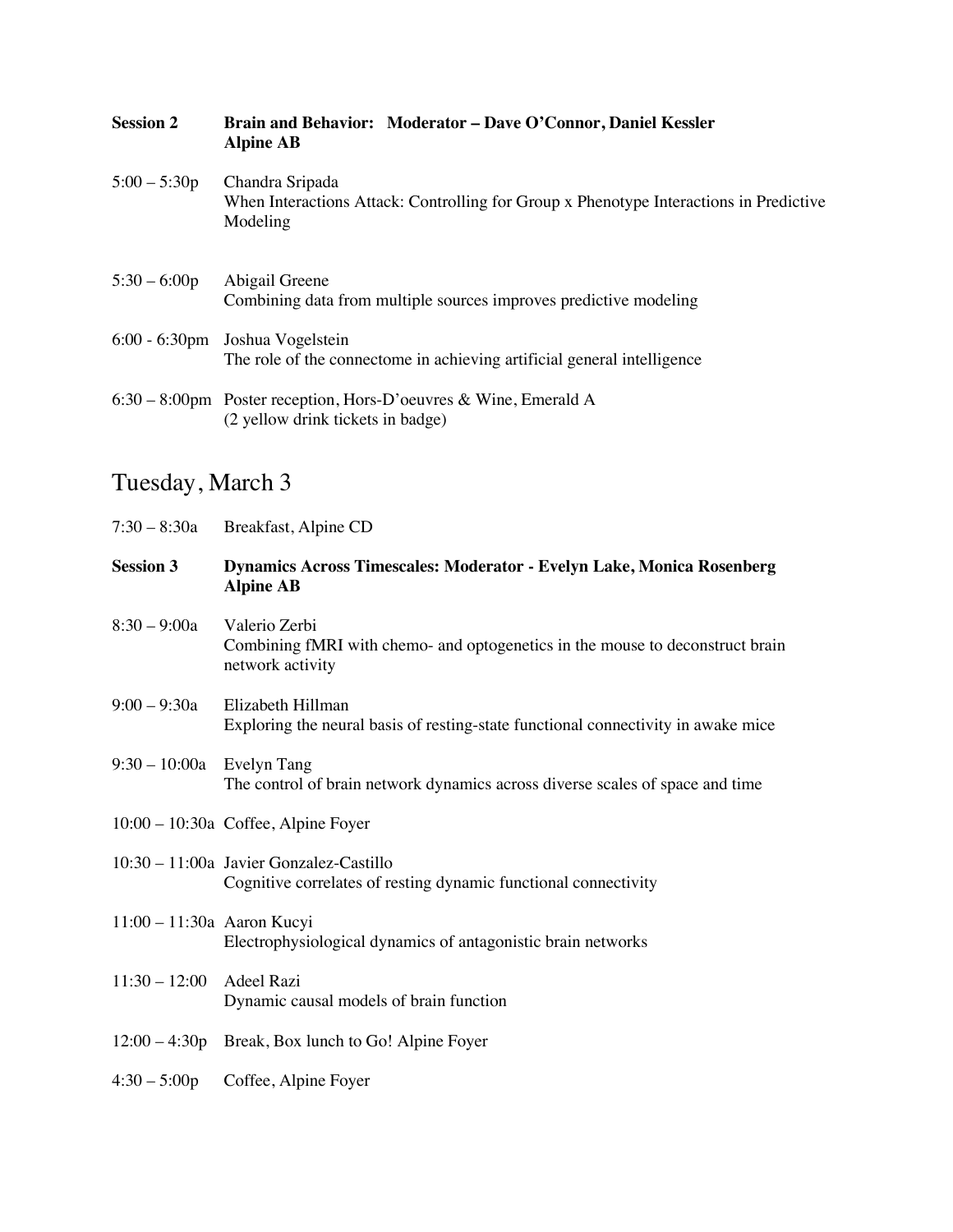| <b>Session 4</b>   | Cross-modal integration & modeling: Moderator - Tamara Vanderwal, Emily Finn<br><b>Alpine AB</b>                    |
|--------------------|---------------------------------------------------------------------------------------------------------------------|
| $5:00 - 5:30p$     | Aurina Arnatkeviciute<br>Genetics of brain network hubs                                                             |
| $5:30 - 6:00p$     | Roselyne Chauvin<br>Integrating functional connectivity analyses across separate task domains using task<br>potency |
| $6:00 - 6:30p$     | Alain Dagher<br>Using Connectomics to Model Neurodegenerative Diseases                                              |
| 6:50 <sub>pm</sub> | Conference Group Photo – Lobby Stairs                                                                               |
| $7:00 - 9:00p$     | Closing dinner, Emerald A                                                                                           |

## Wednesday, March 4

| $7:30 - 8:30a$                 | Breakfast, Alpine CD                                                                                                     |
|--------------------------------|--------------------------------------------------------------------------------------------------------------------------|
| <b>Session 5</b>               | Clinical applications & imaging across the lifespan:<br><b>Moderators - Doris Floris, Bruce Pike</b><br><b>Alpine AB</b> |
| $8:30 - 9:00a$                 | Stefan Fräessle<br>Predicting individual clinical trajectories of depression with generative embedding                   |
| $9:00 - 9:30a$                 | Signe Bray<br>What can children's connectomes tell us about brain development and behavior                               |
| $9:30 - 10:00a$                | <b>Richard Bethlehem</b><br>The New Normal: Modelling Atypical Brain Development                                         |
|                                | $10:00 - 10:30a$ Coffee, Alpine Foyer                                                                                    |
| $10:30 - 11:00a$ Jessica Cohen | Disrupted static and time-varying functional connectivity in children with ADHD                                          |
| $11:00 - 11:30a$ Xiaoping Hu   | Application of convolutional neural networks to rsfMRI data for individual identification<br>and disease classification  |
|                                | $11:30 - 11:50a$ Hal Blumenfeld<br>Long-range network switch and impaired consciousness in focal temporal lobe seizures  |
|                                | $11:50 - 12:00$ Wrap-up/Meeting adjourns                                                                                 |
| 12:00-12:30                    | Lunch-Box Lunch to go! Alpine Foyer                                                                                      |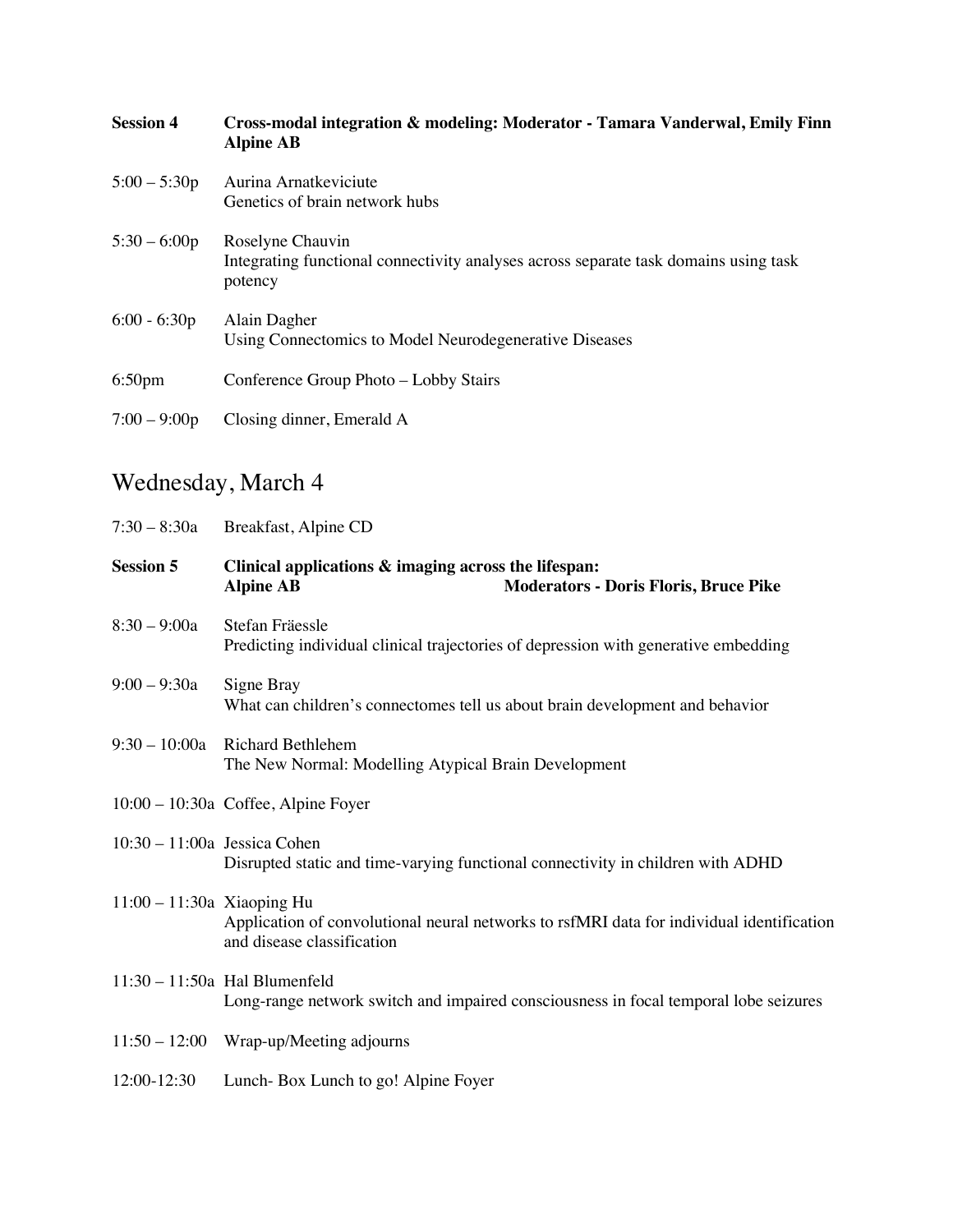### *Acknowledgements*

#### **Organizing committee**

Jessica R. Cohen, Todd Constable, Michael Breakspear, Simon Eickoff, Emily Finn, Doris Floris, Alex Fornito, Xiaoping Hu, Daniel Margulies, Bruce Pike, Monica Rosenberg

#### **Remote and On-site Coordinator:** Tricia Ginnetti

**Staff:** Lesley Nadeau-Foti, Daniele Milano

#### *Poster Presentation Titles/Authors*

#### **Sunday, March 1 & Monday, March 2, 2020**

- **1. Multi-scale imaging of mouse cortical networks across behavioral states.** Daniel Barson, Ali Hamodi, Xilin Shen, Luke Newell, Gyorgy Lur, R. Todd Constable, Jessica A. Cardin, Michael C. Crair, Michael J. Higley.
- **2. Neuroimaging predicts personalized motor function after perinatal stroke: A machine learning study.** HL Carlson, BT Craig, J Hodge, D Rajashekar, P Mouches, ND Forkert, A Kirton.
- **3. Differentiated Effects of Normal Aging on Cortical Networks of Executive Functioning.** Lia Chen, Elizabeth B. Riley, Adam K. Anderson, Eve De Rosa.
- **4. Temporal sequences of brain activity at rest are constrained by white matter structure and modulated by cognitive demands.** Eli J. Cornblath, Arian Ashourvan, Jason Z. Kim, Richard F. Betzel, Rastko Ciric, Azeez Adebimpe, Graham L. Baum, Xiaosong He, Kosha Ruparel, Tyler M. Moore, Ruben C. Gur, Raquel E. Gur, Russell T. Shinohara, David R. Roalf, Theodore D. Satterthwaite, and Danielle S. Bassett.
- **5. Altered functional brain dynamics during facial affect processing in chromosome 22q11.2 deletion syndrome.** Eli J. Cornblath, Xiaosong He, Kosha Ruparel, Rastko Ciric, Graham L. Baum, Tyler M. Moore, Ruben C. Gur, Donna M. McDonald-McGinn, Beverly Emanuel, Elaine H. Zackai, Russell T. Shinohara, Theodore D. Satterthwaite, David R. Roalf, Raquel E. Gur, and Danielle S. Bassett.
- **6. Relating preoperative functional connectivity abnormalities in pain circuitry to outcome of surgical treatment for trigeminal neuralgia.** Hayden Danyluk, Stefan Lang, Tejas Sankar.
- **7. Language deficits can be predicted from rs-fMRI anatomical ROI connectivity maps better than from functional ROI connectivity maps.** Daniel DiGiovanni, Danilo Bzdok, Denise Klein, Louis Collins.
- **8. Using the connectome predictive modeling approach to predict age from distributed patterns of white matter fiber density and cross-section**. Dennis Dimond, Thijs Dhollander,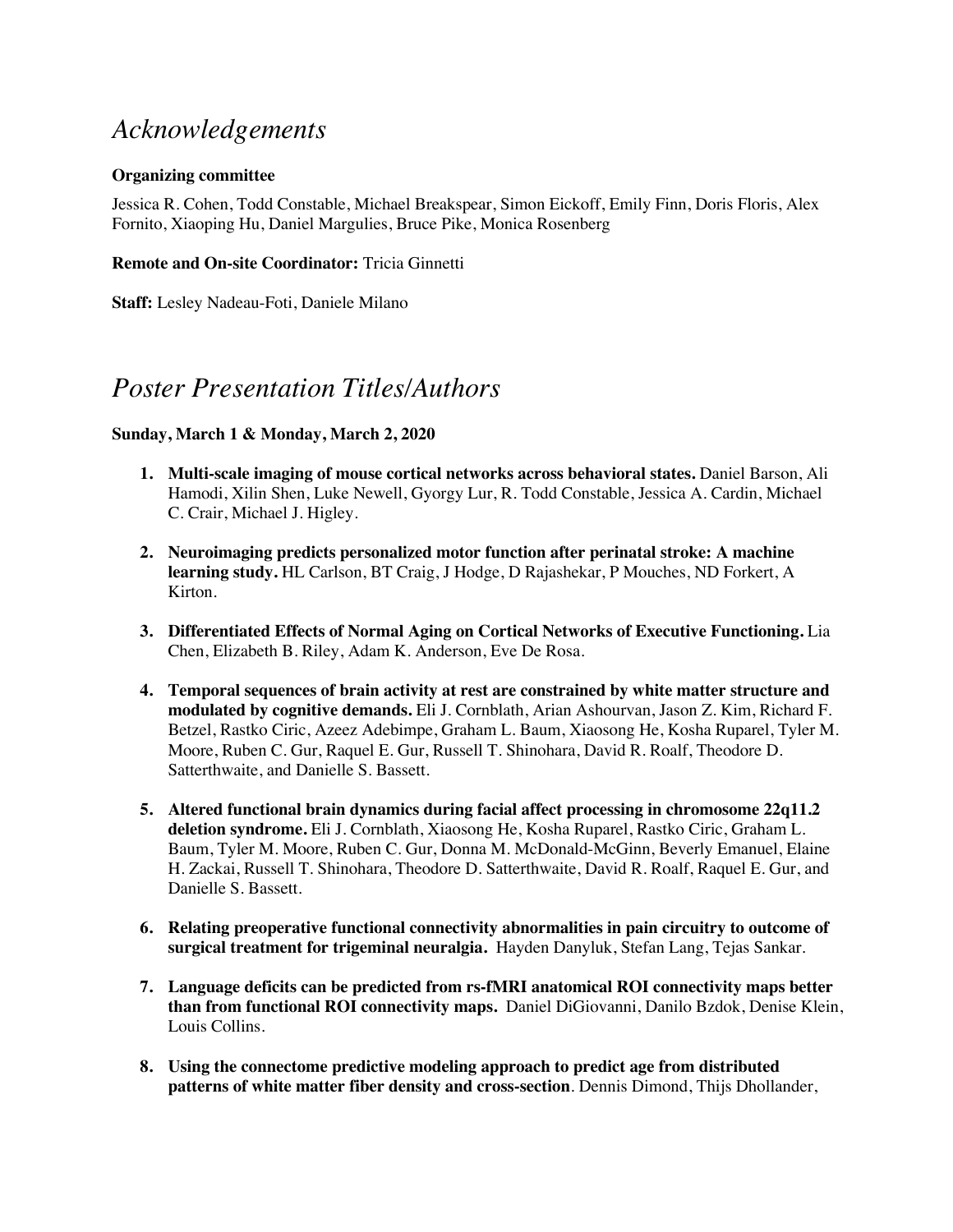Amanda Ip, Christiane S. Rohr, Ryann Tansey, Kirk Graff, Robert E. Smith, Catherine Lebel, Deborah Dewey, Alan Connelly, Signe Bray.

- **9. Individualized Patterns of Structural Asymmetry Characterize Different Language Profiles within Autism,** D. Floris, T. Wolfers, M. Zabihi, N. Holz, EU-AIMS LEAP Consortium, J. Buitelaar, C. F. Beckmann.
- **10. Functional connectivity network individualization in early childhood.** Kirk Graff, Ryann Tansey, Amanda Ip, Christiane Rohr, Dennis Dimond, Deborah Dewey, Signe Bray.
- **11. Task activation and functional connectivity offer distinct insight into brain-behavior relationships.** Abigail Greene, Siyuan Gao, Stephanie Noble, Dustin Scheinost, R. Todd Constable.
- **12. Resting-state Functional Connectivity Differences between Children with Autism Spectrum Disorder, with Tuberous Sclerosis Complex, and Healthy Controls.** Seyhmus Guler, Onur Afacan, Alexander L. Cohen, and Simon K. Warfield.
- **13. Implementation of a pre- and in-scan system to reduce head motion in pediatric participants with ASD.** Corey Horien, Scuddy Fontenelle IV, Kohrissa Joseph, Nicole Powell, Chaela Nutor, Diogo Fortes, Maureen Butler, Kelly Powell, Deanna Macris, James McPartland, Fred R. Volkmar, Dustin Scheinost, Katarzyna Chawarska, R. Todd Constable.
- **14. The BigMac dataset: linking tissue microstructure with diffusion MRI signals throughout the brain.** Amy FD Howard, Alexandre A Khrapitchev, Adele Smart, Greg Daubney, Jeroen Mollink, Istvan N Huszar, Connor Scott, Nicola Sibson, Rogier B Mars, Jerome Sallet, Saad Jbabdi\* , Karla L Miller\* \* joint contribution.
- **15. Connectome Predictive Modeling of Face-Name Associations in Mild Cognitive Impairment**. Michelle Karker, Scott Peltier, Allison Moll, Julia Laing, Benjamin Hampstead.
- **16. Prediction from networks with node features with application to neuroimaging,** Daniel Kessler, Keith Levin, Elizaveta Levina.
- **17. Simultaneous cortex-wide cell-type specific fluorescence Ca2+ imaging and whole-brain fMRI reveals relationships between cellular activity and the BOLD signal.** Evelyn MR Lake, Xinxin Ge, Xilin Shen, Peter Herman, Fahmeed Hyder, Dave O'Connor, Francesca Mandino, Dustin Scheinost, Xenophon Papademetris, Michael C Crair\* , R Todd Constable\* . \*Supervised jointly.
- **18. Common and unique neural connectivity at the interface of motor, behavioral, and cognitive symptoms in Parkinson's disease: a commonality analysis of the functional connectome.** Stefan Lang, Zahinoor Ismail, Mekale Kibreab, Iris Kathol,Justyna Sarna, Oury Monchi.
- **19. Modulation of arousal reveals flexible hubs of brain networks.** Kangjoo Lee, Corey Horien, Bronwen Garand-Sheridan, Dave O'Conner, Evelyn Lake, Dustin Scheinost, Ian Quinn, R. Todd Constable.
- **20. Functional mapping of the entorhinal cortex reveals a hub for synaptic excitability in young 3xTg mouse model for Alzheimer's disease.** Francesca Mandino, Ling Yun Yeow, Chai Lean